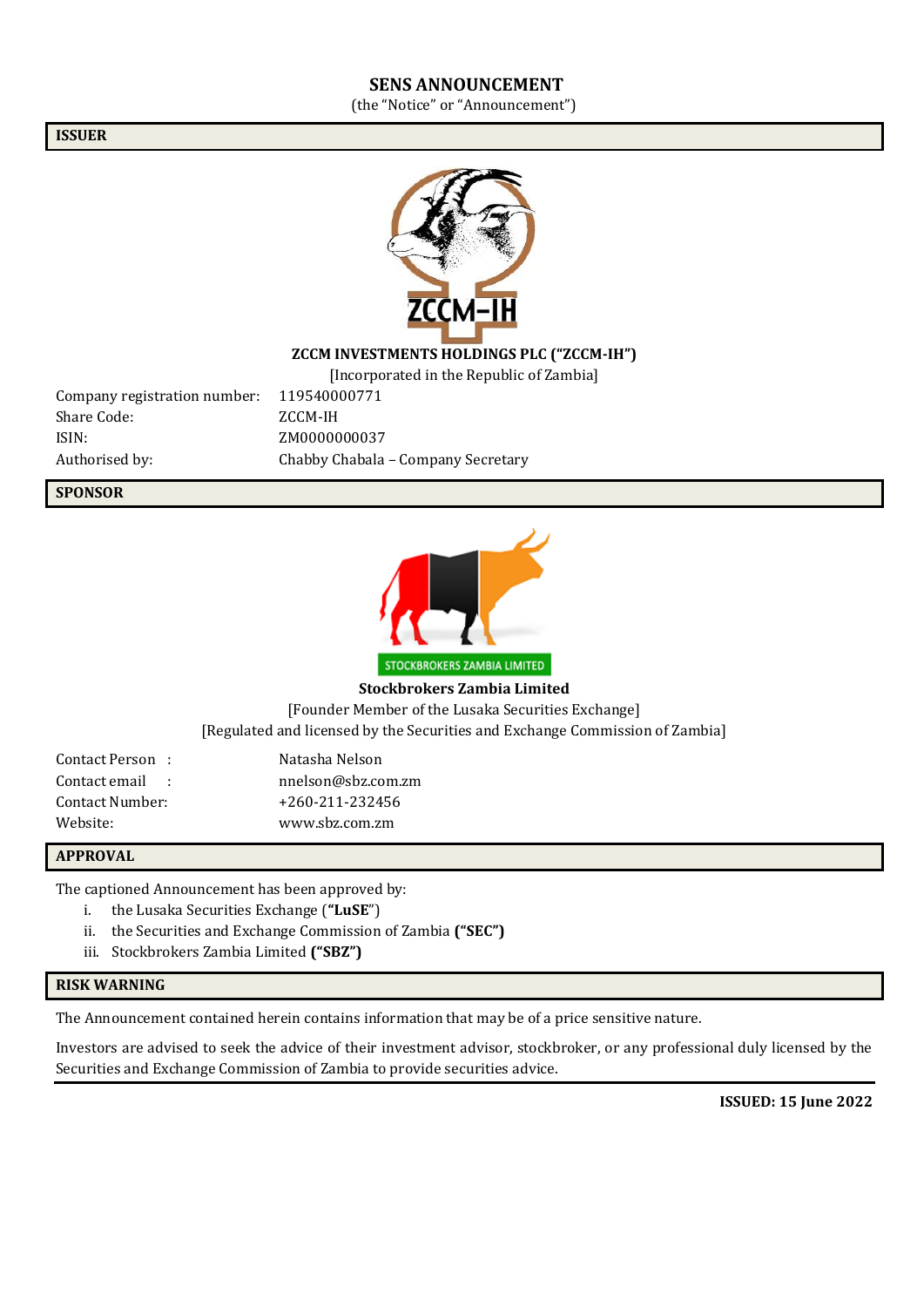

# **ZCCM INVESTMENTS HOLDINGS PLC**

[Incorporated in the Republic of Zambia] Company registration number: 119540000771 Share Code: ZCCM-IH ISIN: ZM0000000037 [**"ZCCM-IH"** or the **"Company"]**

# **MARKET ANNOUNCEMENT ENGAGEMENT OF ROTHSCHILD & CO. TO ASSIST WITH THE STRATEGIC REVIEW OF MOPANI COPPER MINES PLC**

The Board of ZCCM Investments Holding Plc ("ZCCM-IH" or the "Company") wishes to inform the shareholders and the market that the Company has engaged the international investment bank, Rothschild & Co., South Africa (Pty) Ltd ("Rothschild & Co.") to assist ZCCM-IH with the strategic review of Mopani Copper Mines Plc ("MCM" or "Mopani") to ensure its sustainability and continued development.

Rothschild & Co is a leading global financial services group, with a history of over 200 years at the centre of the world's financial markets.

Shareholders and the market are aware that MCM has been a landmark asset and an internationally renowned operation within the global mining landscape for decades and remains of particular importance to both the surrounding communities and the Zambian nation at large. In this regard, therefore, the review will be undertaken to provide strategic options that will ensure Mopani is operating optimally.

It is expected that this process will be concluded within a period of six (6) months from the date of contract award, with the ability to extend for a further 6 month period, taking into account progress to date and the closing provisions of any transaction agreements that have been signed.

The Board of ZCCM-IH will update the market on the results of this exercise in due course.

**By Order of the Board**

**Chabby Chabala Company Secretary**